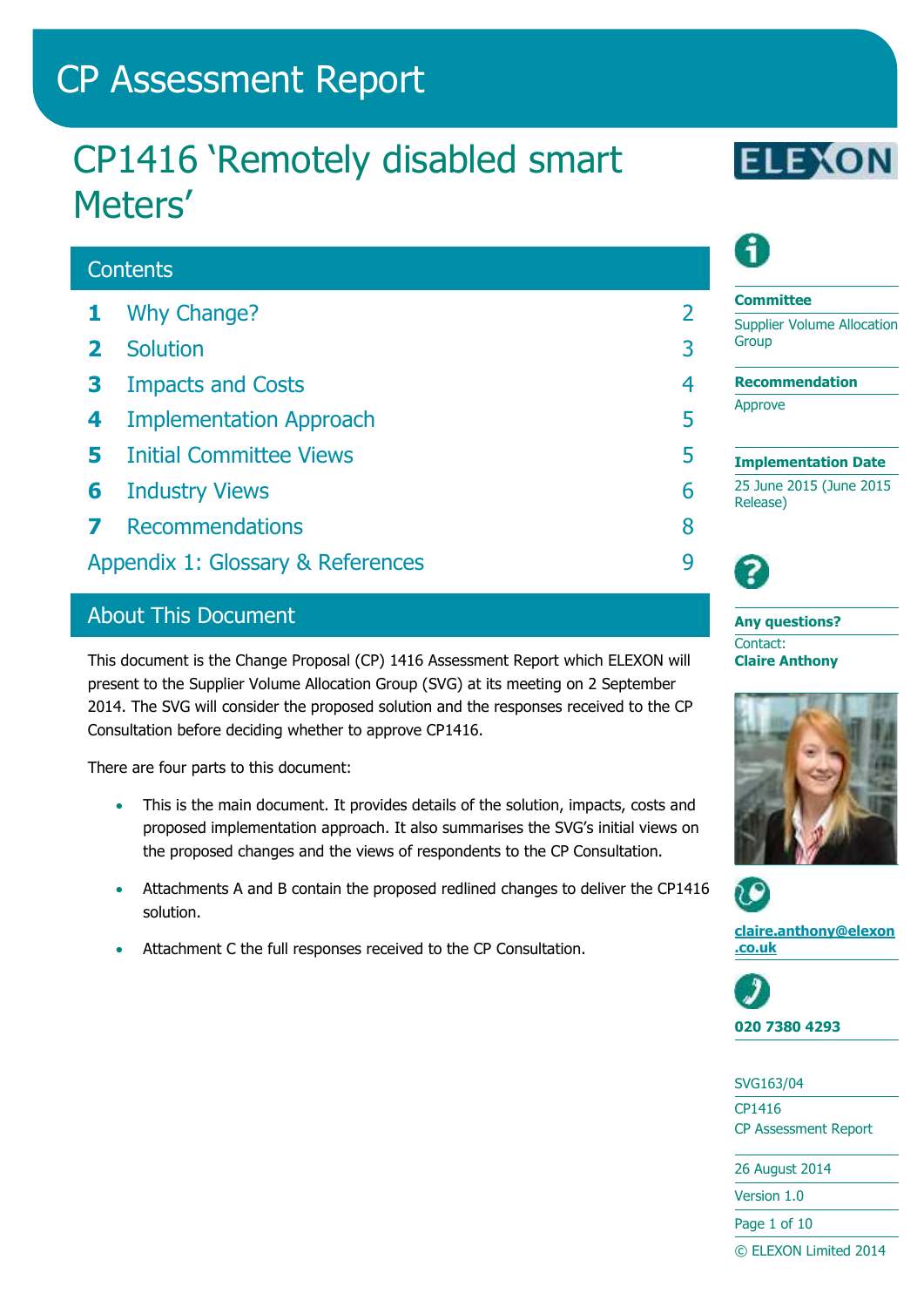## <span id="page-1-0"></span>**1** Why Change?

#### **Background**

Meters complying with the Smart Metering Equipment Technical Specifications (SMETS) will have a function to remotely disable a customer's supply. This functionality is also available in a sub-set of advanced Meters. A remotely disabled smart Meter will not be deenergised under the Balancing and Settlement Code (BSC) definition in BSC Section X Annex X-1.

In the case of a remotely disabled smart Meter, electricity will continue to flow to and from the 'system' (in this case the distribution network), with only the supply between the Meter and the consumer's circuits disabled. This will allow the smart Meter to be enabled remotely. As a remotely disabled Meter can still be read, the Supplier will be able to retrieve zero advances. As such, there is not the same need to exclude Estimated Annual Consumption (EAC) values from aggregation runs as there is for de-energised sites.

#### **What is the issue?**

ELEXON has received enquiries which suggest that there is confusion about the status of remotely disabled smart (and advanced) Meters for Settlement purposes. The requirements in BSC Procedure (BSCP) [504 'Non Half Hourly Data Collection for SVA](http://www.elexon.co.uk/bsc-related-documents/related-documents/bscps)  [Metering Systems Registered in SMRS'](http://www.elexon.co.uk/bsc-related-documents/related-documents/bscps) and [BSCP514 'SVA Meter Operations for Metering](http://www.elexon.co.uk/bsc-related-documents/related-documents/bscps)  [Systems Registered in SMRS'](http://www.elexon.co.uk/bsc-related-documents/related-documents/bscps) have been reviewed by a joint BSC – Master Registration Agreement (MRA) working group looking at consequential changes arising from the mass roll-out of smart metering. It was agreed that the existing BSCP requirements need addressing so there is not the potential for remotely disabled sites to be incorrectly treated as de-energised.

A mechanism is required for the Supplier to notify the Non Half Hourly Data Collector (NHHDC) of readings from remotely disabled sites, so that zero advances do not fail validation. This is included in the validation changes in [CP1417 'Reading validation for](http://www.elexon.co.uk/change-proposal/cp1417/)  [smart Meters'](http://www.elexon.co.uk/change-proposal/cp1417/).

Licensed Distribution System Operators (LDSOs) may also need to know whether a Metering System is remotely disabled, but will able to determine this from the Meter itself via the Data and Communications Company (DCC).

> SVG163/04 CP1416 CP Assessment Report

26 August 2014

Version 1.0

Page 2 of 10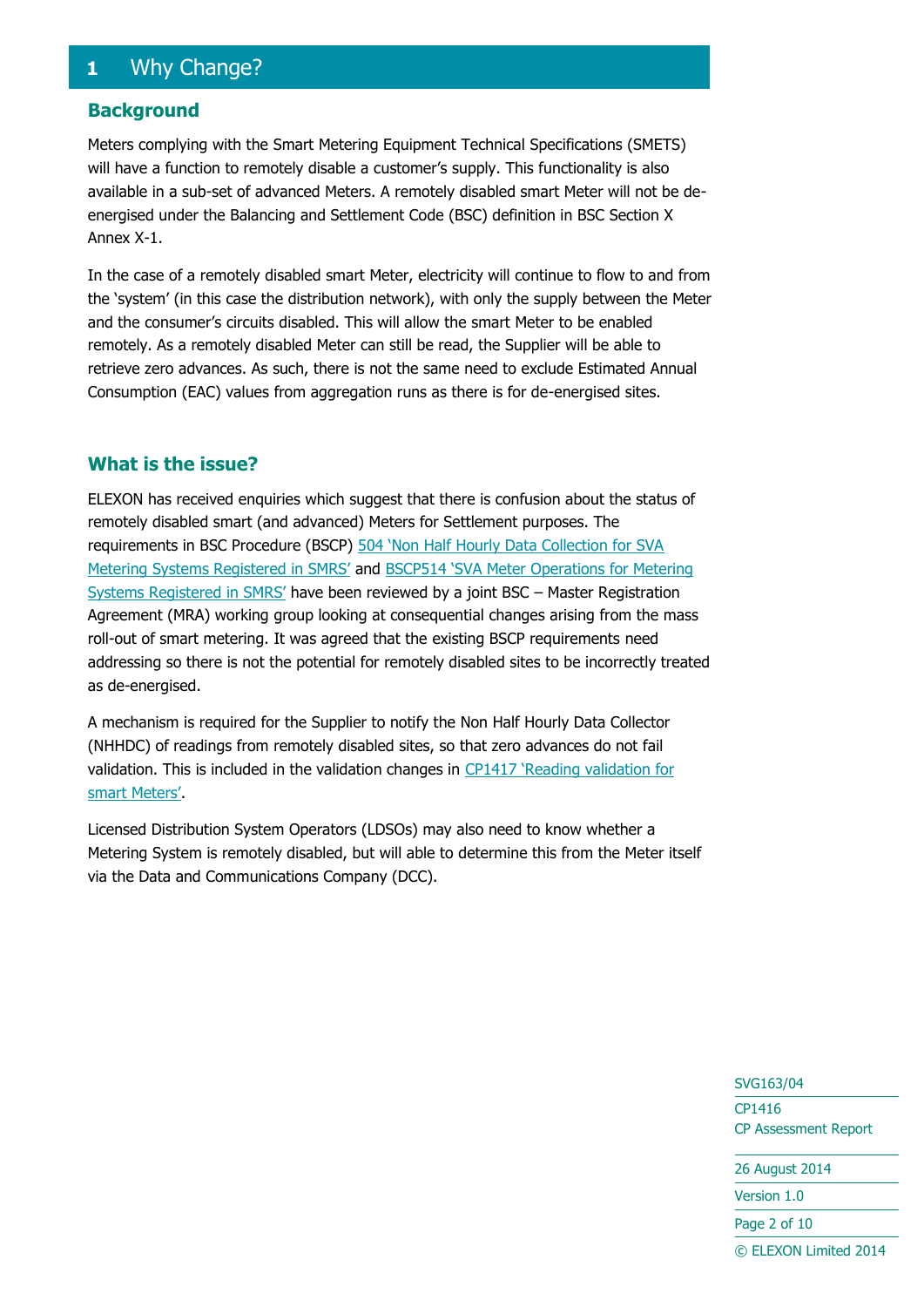## <span id="page-2-0"></span>**2** Solution

#### **Proposed solution**

[CP1416 'Remotely disabled smart Meters'](http://www.elexon.co.uk/change-proposal/cp1416/) proposes to add a clarification to the energisation and de-energisation processes in BSCP 504 and BSCP514 to the effect that a remotely disabled smart or advanced Meter shall be treated as energised for the purpose of Settlement. This change has been reviewed by a joint BSC-MRA working group looking at consequential changes arising from the mass roll-out of smart metering, who agreed that this CP should be raised.

## **Proposed redlining**

The proposed redlining to BSCP504 and BSCP514 to deliver CP1416 can be found in Attachments A and B.

> SVG163/04 CP1416 CP Assessment Report

26 August 2014

Version 1.0

Page 3 of 10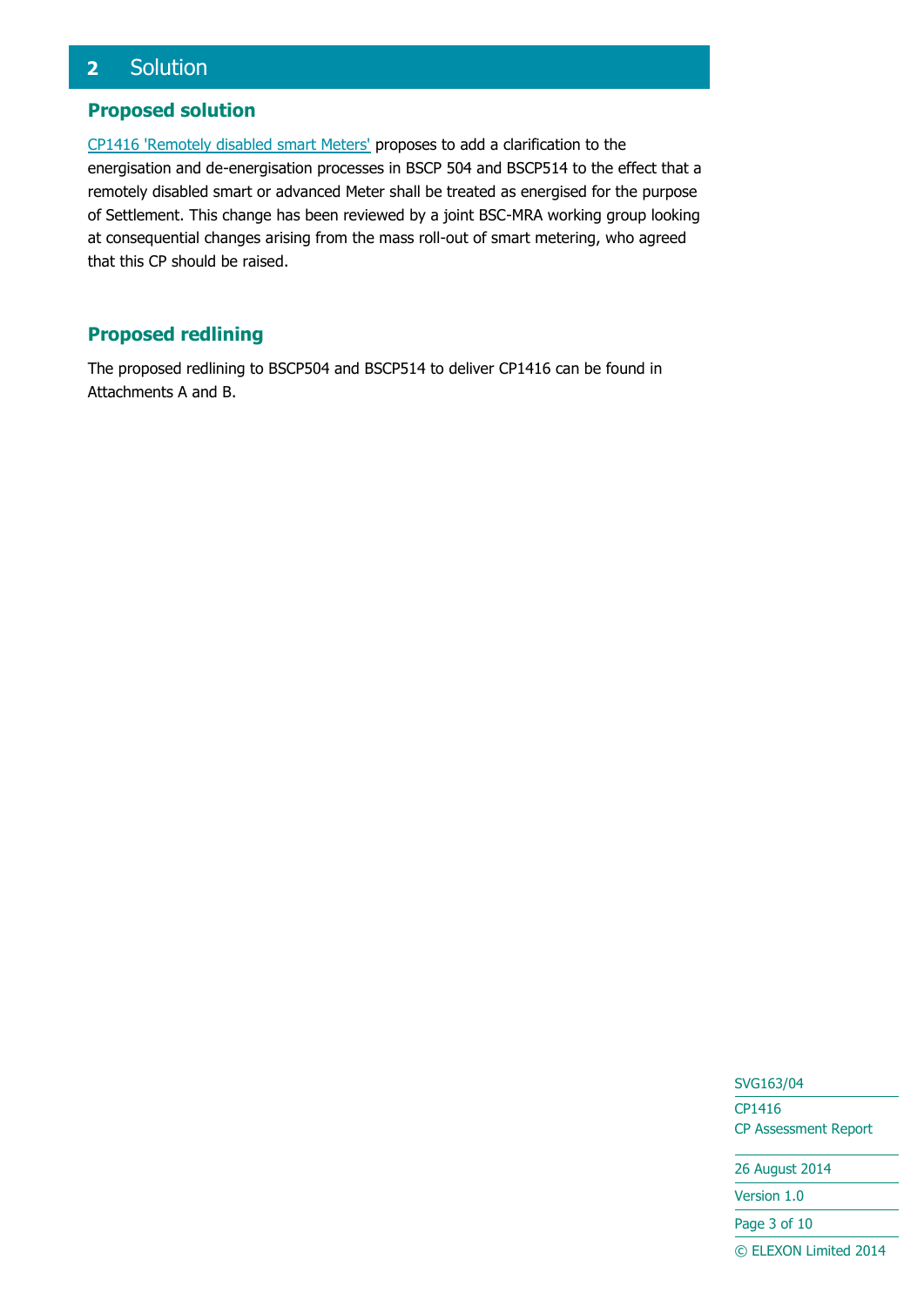## <span id="page-3-0"></span>**3** Impacts and Costs

#### **Central impacts and costs**

#### **Central impacts**

CP1416 will require an update to BSCP504 and BSCP514 to implement the proposed solution. You can find the proposed changes in Attachments A and B respectively. No central system changes will be required for this CP.

| <b>Central Impacts</b> |                          |  |
|------------------------|--------------------------|--|
| Document Impacts       | System Impacts           |  |
| • BSCP504              | <b>None</b><br>$\bullet$ |  |
| $\bullet$ BSCP514      |                          |  |

#### **Central costs**

The central implementation costs for CP1416 will be approximately £240 (1 man day) for ELEXON to implement the relevant document changes. There are no BSC Agent costs or impacts.

#### **BSC Party & Party Agent impacts and costs**

#### **Participant impacts**

CP1416 will impact Suppliers, NHHDCs and Meter Operator Agents (MOAs). Six of the nine respondents to the CP Consultation indicated an impact. Respondents noted that all remote disable processes will need to be reviewed to confirm that the status of deenergised will not be set. Changes will also be required to Supplier and NHHDC systems to accept and process the potential data flow changes required to communicate this additional information.

| BSC Party & Party Agent Impacts |                                                                                 |  |
|---------------------------------|---------------------------------------------------------------------------------|--|
| <b>BSC Party/Party Agent</b>    | Impact                                                                          |  |
| <b>Suppliers</b>                | Updates to systems and processes will be required to<br>implement the solution. |  |
| <b>NHHDCs</b>                   |                                                                                 |  |
| <b>MOAs</b>                     |                                                                                 |  |

#### **Participant costs**

Only two of the nine respondents to the CP Consultation indicated that there would be costs associated with CP1416, although they indicated that these would be low. One respondent commented, however, that they were unable to provide any details on associated costs for delivering the change at this time.

Attachment C contains the full responses made by participants on the expected impacts and costs for CP1416.

SVG163/04 CP1416 CP Assessment Report

26 August 2014 Version 1.0 Page 4 of 10 © ELEXON Limited 2014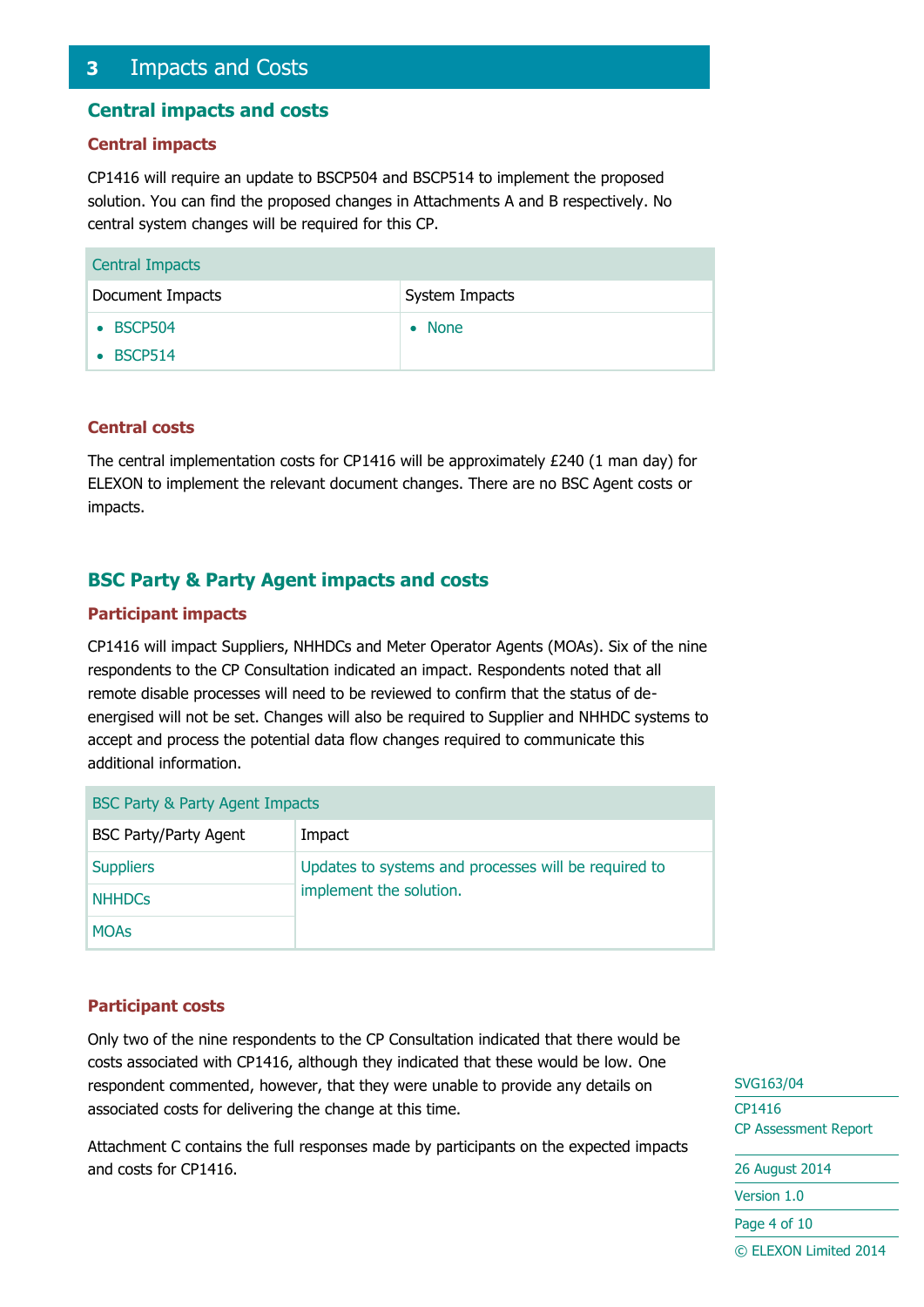## <span id="page-4-0"></span>**4** Implementation Approach

#### **Recommended Implementation Date**

CP1416 was originally targeted for implementation on 26 February 2015 as part of the February 2015 BSC Systems Release. This was so the changes could be implemented at the same time as other smart Metering consequential changes and in good time for the initial live operation of the DCC, which is planned for December 2015.

Seven of the nine respondents to the CP Consultation agreed with this proposed Implementation Date, whilst two respondents disagreed. One of the respondents commented that although the change would not require any systems changes, its association with CP1417 would require significant work. As such, it was suggested that CP1416 is implemented in the November 2015 Release in time for the DCC go live in December 2015 with [CP1415 'Reading submission frequency for smart Meters'](http://www.elexon.co.uk/change-proposal/cp1415/) and CP1417.

The other respondent commented that implementing CP1416 in February 2016 alongside the other proposed smart changes would be a more sensible approach, without detrimentally impacting the smart programme. The same respondent also questioned whether the changes would need to be live for the testing and Initial Live Operation phase of the DCC.

Attachment C contains the full responses made by participants regarding the proposed Implementation Date.

ELEXON noted that the purpose of the change was to be 'ready in good time for the initial live operation of the DCC, which is planned for December 2015'. Taking respondents' concerns and other already-approved industry changes for February 2015 into account (including Electricity Market Reform (EMR)), we believe that it would be more appropriate to implement CP1416 on **25 June 2015** as part of the June 2015 Release. This will allow participants more time to implement the changes and allow time to align a Data Transfer Catalogue (DTC) change in support of CP1417.

## <span id="page-4-1"></span>**5** Initial Committee Views

#### **SVG's initial views**

ELEXON presented CP1416 to the SVG for comment at its meeting on 1 July 2014 [\(SVG161/04\)](http://www.elexon.co.uk/meeting/svg-160-2/).

A member of the SVG commented that further clarification was required in the background section of the paper as to whether energy would still be able to flow to the customer or only to the remotely disabled smart Meters. ELEXON clarified that only the supply between the Meter and the consumer's circuits will be disabled but that Suppliers will still be able to communicate with the Meter via the DCC. ELEXON agreed to include this clarification into the background section of the Assessment Consultation for CP1416.

SVG163/04 CP1416 CP Assessment Report

```
26 August 2014
Version 1.0
Page 5 of 10
© ELEXON Limited 2014
```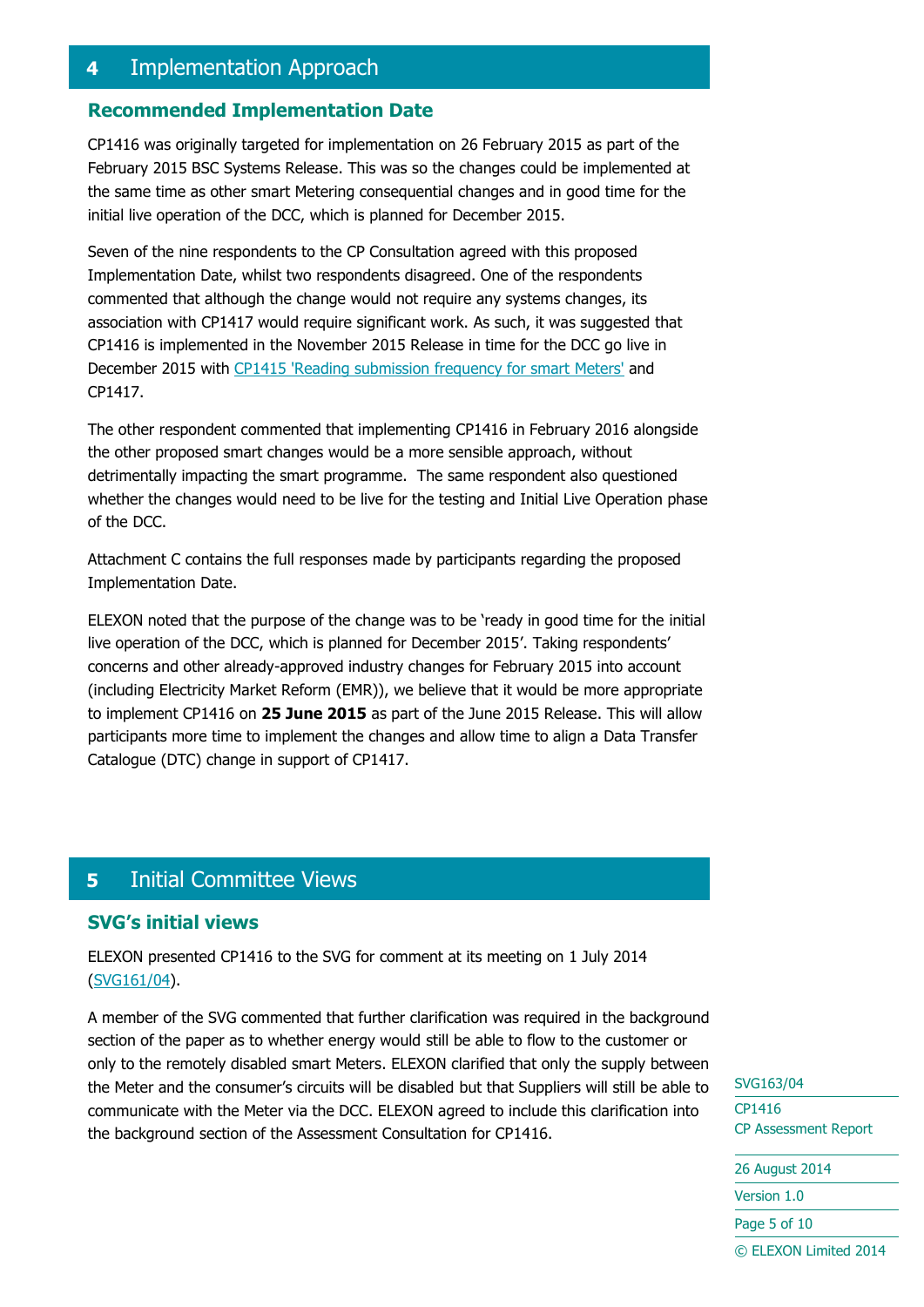## <span id="page-5-0"></span>**6** Industry Views

This section summarises the responses received to the CP Consultation. You can find the full responses in Attachment C.

| Summary of CP1416 CP Consultation Responses                             |                          |                          |                            |                |
|-------------------------------------------------------------------------|--------------------------|--------------------------|----------------------------|----------------|
| Question                                                                | Yes                      | No                       | Neutral/<br>No.<br>Comment | Other          |
| Do you agree with the CP1416 proposed<br>solution?                      | 9                        | $\Omega$                 | 0                          | $\overline{0}$ |
| Do you agree that the draft redlining delivers<br>the intent of CP1416? | 9                        | $\Omega$                 | 0                          | $\overline{0}$ |
| Will CP1416 impact your organisation?                                   | 6                        | 3                        | 0                          | $\overline{0}$ |
| Will your organisation incur any costs in<br>implementing CP1416?       | $\overline{\mathcal{L}}$ | 6                        | O                          |                |
| Do you agree with the proposed<br>implementation approach for CP1416?   | 7                        | $\overline{\phantom{a}}$ | U                          | $\Omega$       |
| Do you have any further comments on<br>CP1416?                          | 4                        | 5                        | N                          | 0              |

#### **Comments on the CP**

Respondents to the CP Consultation unanimously agreed with the proposed changes.

One respondent commented that further work may be required with respect to recording periods of 'disablement'. They noted that, to ensure that periods of non-consumption are taken into account during Settlement, it may be beneficial for the NHHDC to be aware of when the Meter was 'disabled' and also when the Meter is re-enabled (although this does pose further questions where there is a Change of Supplier (CoS) during the period).

ELEXON advised that this is covered by CP1417 where the validation requirement to accept zero advances relies on the NHHDC knowing that a site is disabled. CP1417 recognises that a mechanism will be required for the Supplier to notify the NHHDC of readings from remotely disabled sites, so that zero advances do not fail validation. Therefore if CP1417 is approved, it is proposed that this could be achieved by a separate DTC change, for example by introducing a new code in the valid set for the J0024 'Site Visit Check Code' data item or by introducing a new data item.

Another respondent commented that MOAs have always been aware that unless the mains fuse is removed, a site will always be classed as energised for the purpose of safety etc. The same respondent noted that the 'DYYYY' flow which is to be introduced by CP1417 could and should capture the remote disabled status to send to the MOA. Although MOAs will always work from the energisation status only, the respondent highlighted that they may also want to know if the Meter is shut down as this would help MOAs handle any queries received and any on-site activity. The respondent commented that this should not impact the approach to the way risk assessments are performed on site, as the operator should always confirm the energisation status before performing any work regardless of the status of the Meter.

SVG163/04 CP1416 CP Assessment Report

```
26 August 2014
Version 1.0
Page 6 of 10
```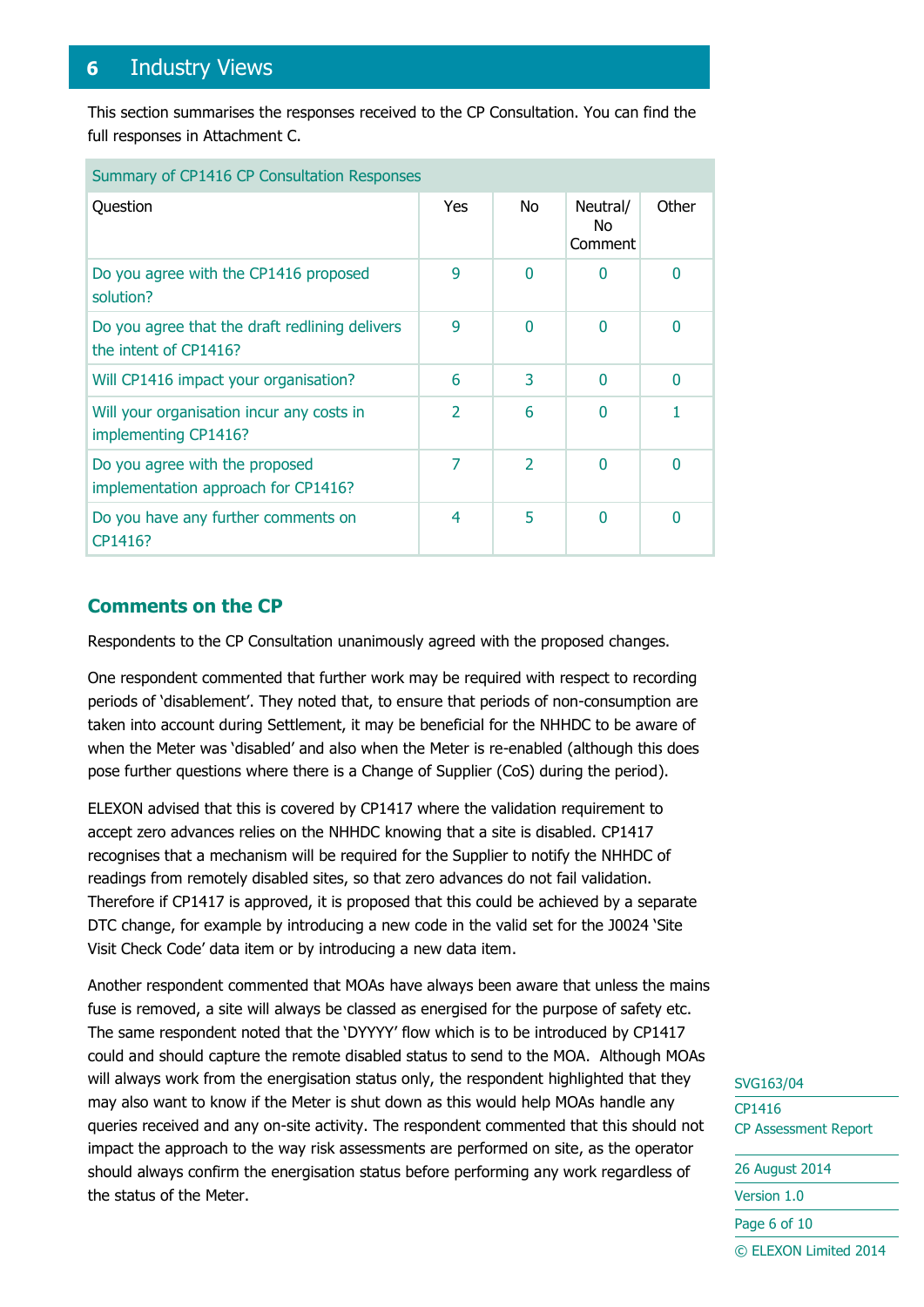ELEXON clarified that Suppliers can allow their MOAs read-only access to the Meter via the DCC so they will be able to ascertain whether a Meter is remotely disabled. The NHHDC, however, will not have access so needs to be told by the Supplier because of the validation requirement in CP1417. This will be captured as part of the DTC change.

One respondent commented that whilst they support the change, from a Supplier perspective if a site is recognised as energised, the Supplier will still be liable for Distribution Use of System (DUoS) standing charges, which may not be recoverable from a customer. If the site is deemed to be de-energised then no such charges would be applied. ELEXON noted that if DUoS charges for remotely disabled sites are inappropriate, then this should be pursued via the Distribution Connection and Use of System Agreement (DCUSA). Although the supply to the customer premise is disabled, the Meter and communications hub are still powered (otherwise remote re-enablement would not work). As this energy is unmetered, LDSOs will not be able to charge for it as metered energy so would need to do so as losses.

#### **Comments on the proposed redlining**

No comments were received on the proposed redlined text for CP1416.

SVG163/04 CP1416 CP Assessment Report

26 August 2014

Version 1.0

Page 7 of 10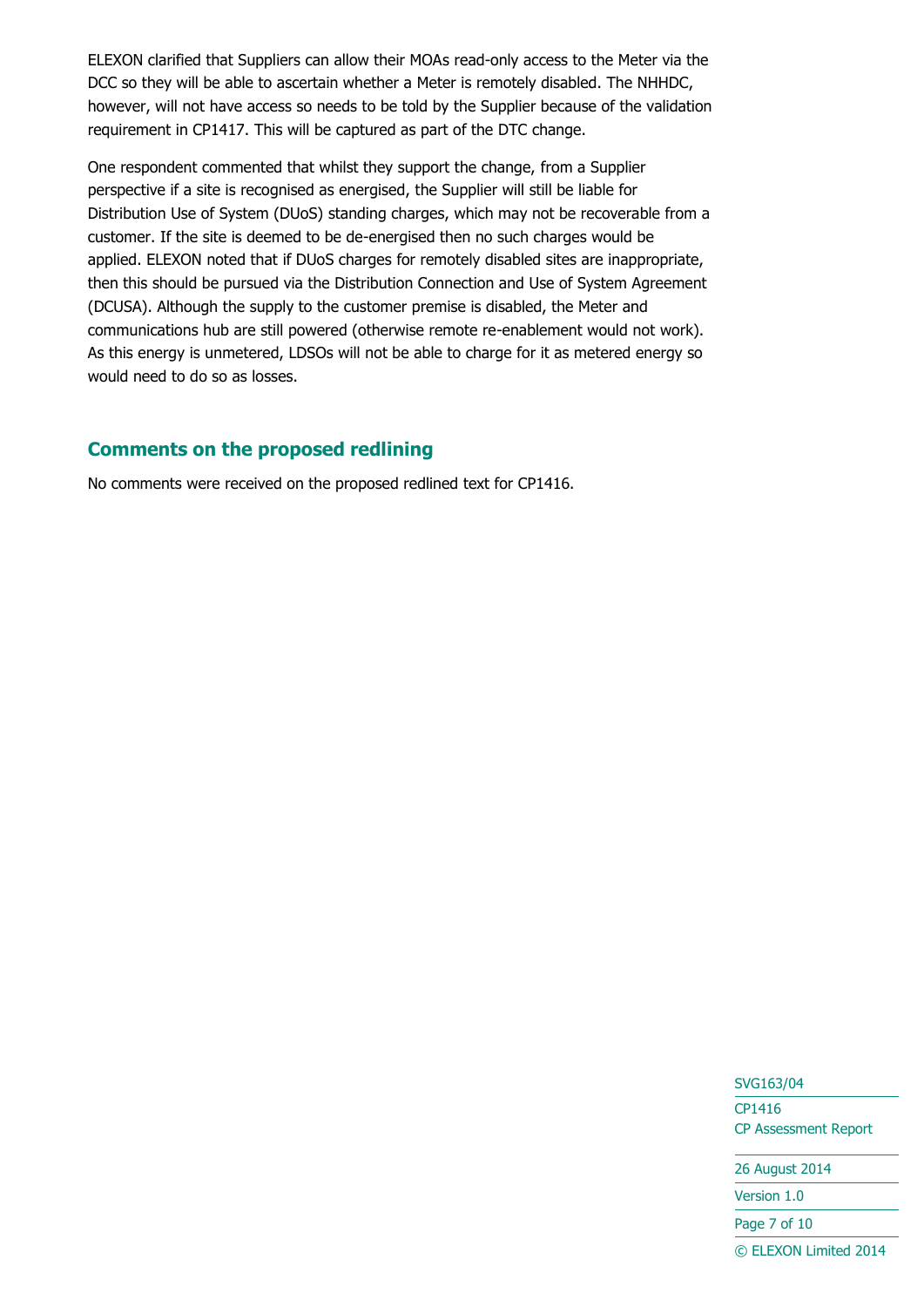## <span id="page-7-0"></span>**7** Recommendations

We invite you to:

- **APPROVE** the proposed changes to BSCP504 and BSCP514 for CP1416; and
- **APPROVE** CP1416 for implementation on 25 June 2015 as part of the June 2015 Release.

SVG163/04

CP1416 CP Assessment Report

26 August 2014

Version 1.0

Page 8 of 10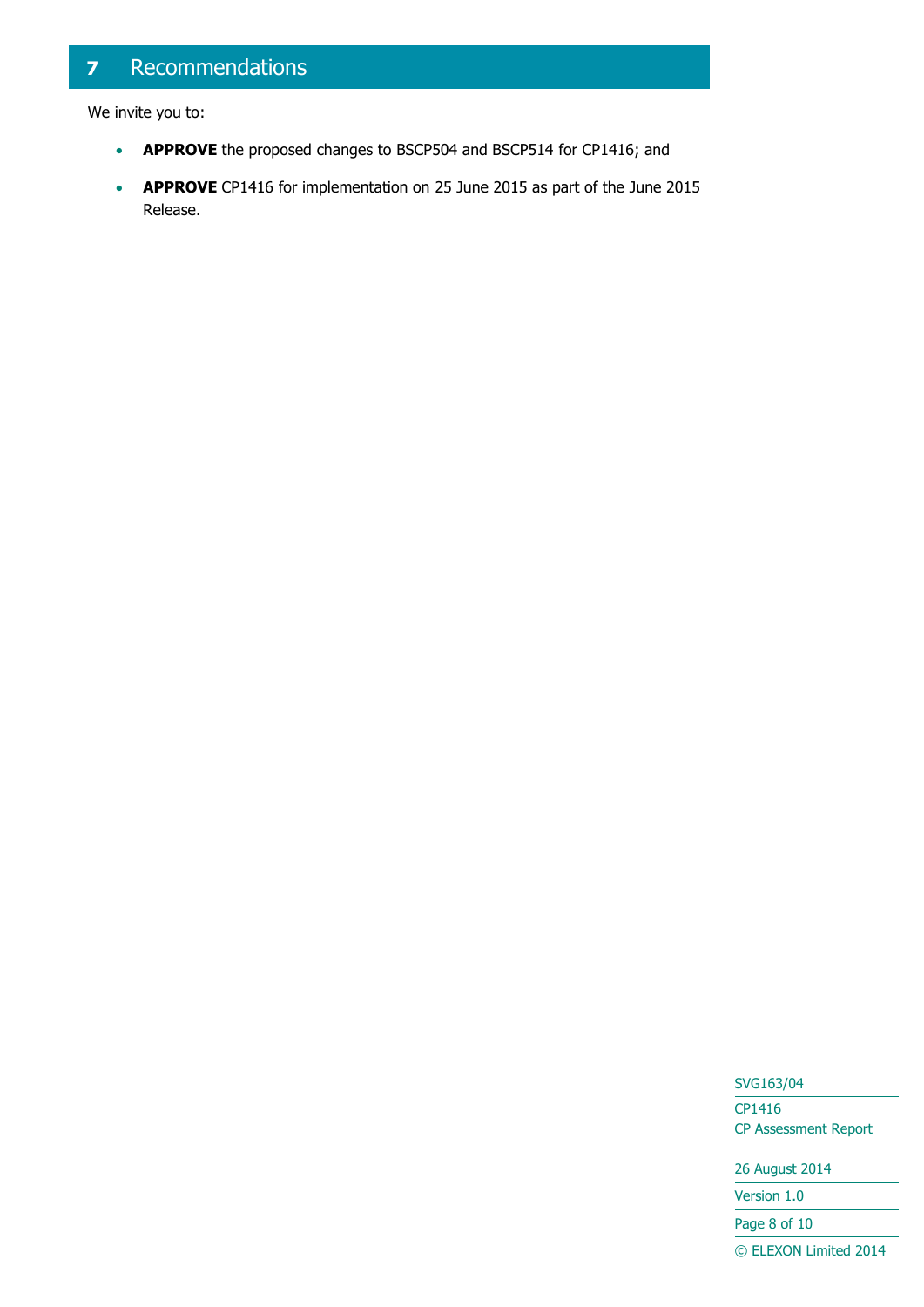#### <span id="page-8-0"></span>**Acronyms**

Acronyms used in this document are listed in the table below.

| <b>Glossary of Defined Terms</b> |                                                          |  |
|----------------------------------|----------------------------------------------------------|--|
| Acronym                          | Definition                                               |  |
| <b>BSC</b>                       | <b>Balancing and Settlement Code</b>                     |  |
| <b>BSCP</b>                      | <b>Balancing and Settlement Code Procedure</b>           |  |
| CP                               | <b>Change Proposal</b>                                   |  |
| CoS                              | <b>Change of Supplier</b>                                |  |
| <b>DC</b>                        | <b>Data Collector</b>                                    |  |
| <b>DCC</b>                       | Data and Communications Company                          |  |
| <b>DCUSA</b>                     | Distribution Connection and Use of System Agreement      |  |
| <b>DTC</b>                       | Data Transfer Catalogue                                  |  |
| <b>DU<sub>o</sub>S</b>           | Distribution Use of System                               |  |
| <b>EAC</b>                       | <b>Estimated Annual Consumption</b>                      |  |
| <b>EMR</b>                       | <b>Electricity Market Reform</b>                         |  |
| <b>LDSO</b>                      | <b>Licensed Distribution System Operator</b>             |  |
| <b>MOA</b>                       | <b>Meter Operator Agent</b>                              |  |
| <b>MRA</b>                       | <b>Master Registration Agreement</b>                     |  |
| <b>NHH</b>                       | Non Half Hourly                                          |  |
| <b>SMETS</b>                     | <b>Smart Metering Equipment Technical Specifications</b> |  |
| <b>SVG</b>                       | <b>Supplier Volume Allocation Group</b>                  |  |

### **DTC data flows and data items**

DTC data flows and data items referenced in this document are listed in the table below.

| DTC Data Flows and Data Items |                       |  |
|-------------------------------|-----------------------|--|
| Number                        | Name                  |  |
| 10024                         | Site Visit Check Code |  |

### **External links**

A summary of all hyperlinks used in this document are listed in the table below.

All external documents and URL links listed are correct as of the date of this document.

|                       |                                                         |                                                                            | <b>CP Assessment Report</b>           |
|-----------------------|---------------------------------------------------------|----------------------------------------------------------------------------|---------------------------------------|
| <b>External Links</b> |                                                         |                                                                            |                                       |
| Page(s)               | Description                                             | URL                                                                        | 26 August 2014<br>Version 1.0         |
|                       | 2 BSCPs page of ELEXON website<br>(BSCP504 and BSCP514) | http://www.elexon.co.uk/bsc-related-<br>documents/related-documents/bscps/ | Page 9 of 10<br>© ELEXON Limited 2014 |

SVG163/04 CP1416